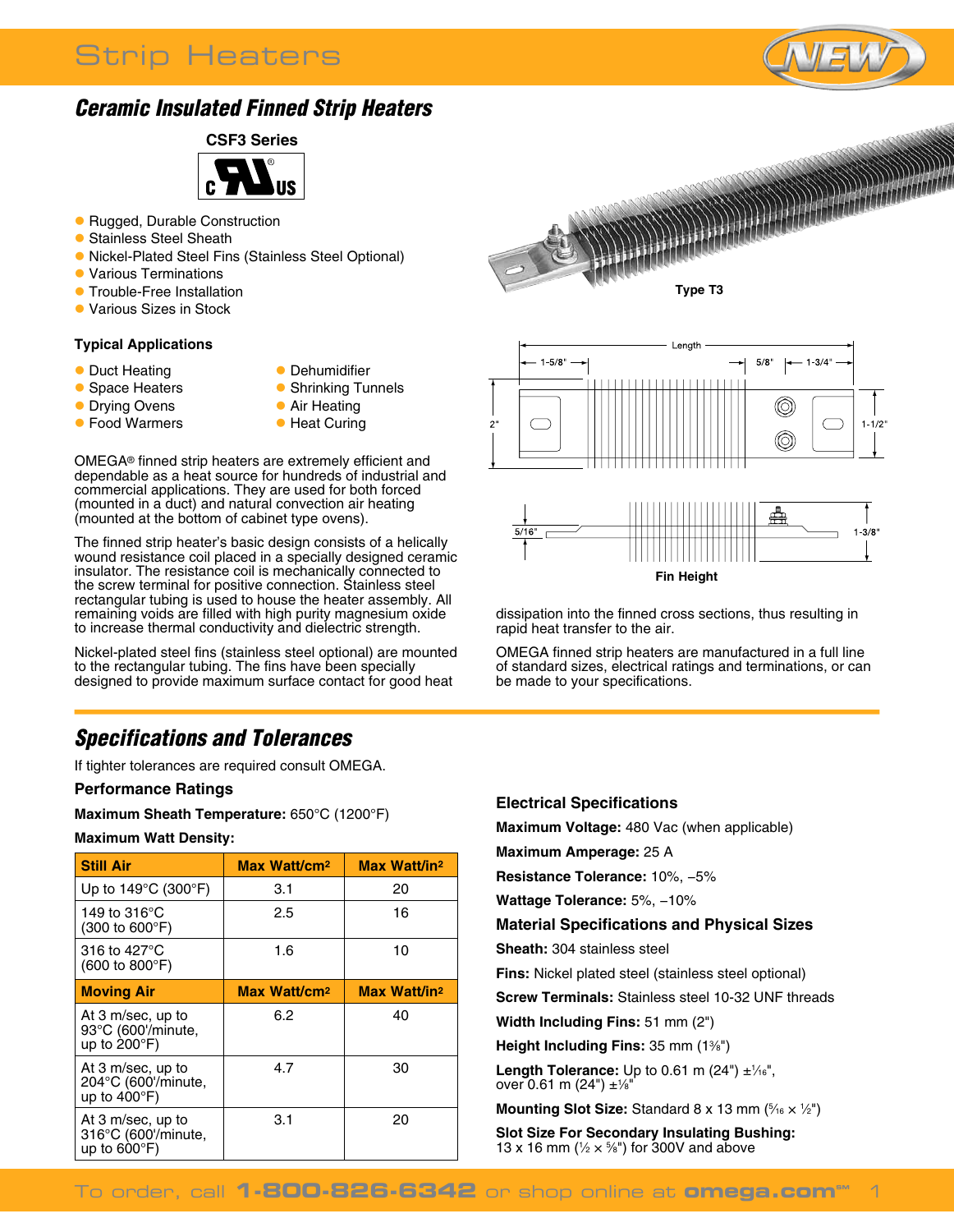



## *Secondary Insulating Bushings*

Secondary insulating ceramic bushings increase the effective space between the heater and grounded surface for electrical clearance at high voltages. They must be used on the mounting tabs when the finned heater is connected in series or in direct line voltage above 300V.

When insulating bushings are required, a 13 x 16 ( $\frac{1}{2} \times \frac{5}{8}$ ") slot is substituted for the standard slot size 8 x 13 mm  $(\frac{5}{16} \times \frac{1}{2})$ .

#### **Insulating Bushing Assembly**

 $\frac{1}{2}$ " –  $\left| \rule{0pt}{13pt} \right. ^{-1}$ 

#### **Model Number: CERR-1001**

*Note: Two assemblies are required for each heater.*

 $/2$ "

**CAUTION: When using secondary insulating bushings, the heater must be guarded to avoid any accidental contact. The guard must be electrically isolated from the heater and must be properly grounded.**

### *Ceramic Covers for Insulating Screw Terminals*

#### **Igloo™ Ceramic Covers**

Igloo ceramic terminal covers consist of two individual ceramic parts. With a tight-fitting cap and a solid base, an Igloo cover will fully insulate any standard 10-32 terminal lug used for electrical wiring hookups.

Igloo covers can be assembled on all channel strip and finned strip heaters with Type T1 and Type T4 screw terminals. Mica strip heaters with screw terminals that have a minimum center to center distance of 22 mm (7 ⁄8") can also be assembled with Igloo covers.

Three different types of Igloo bases are available for your wiring convenience. Double port in-line, double port 90° and single port.





### **To order, call 1-800-826-6342** or shop online at **omega.com**®